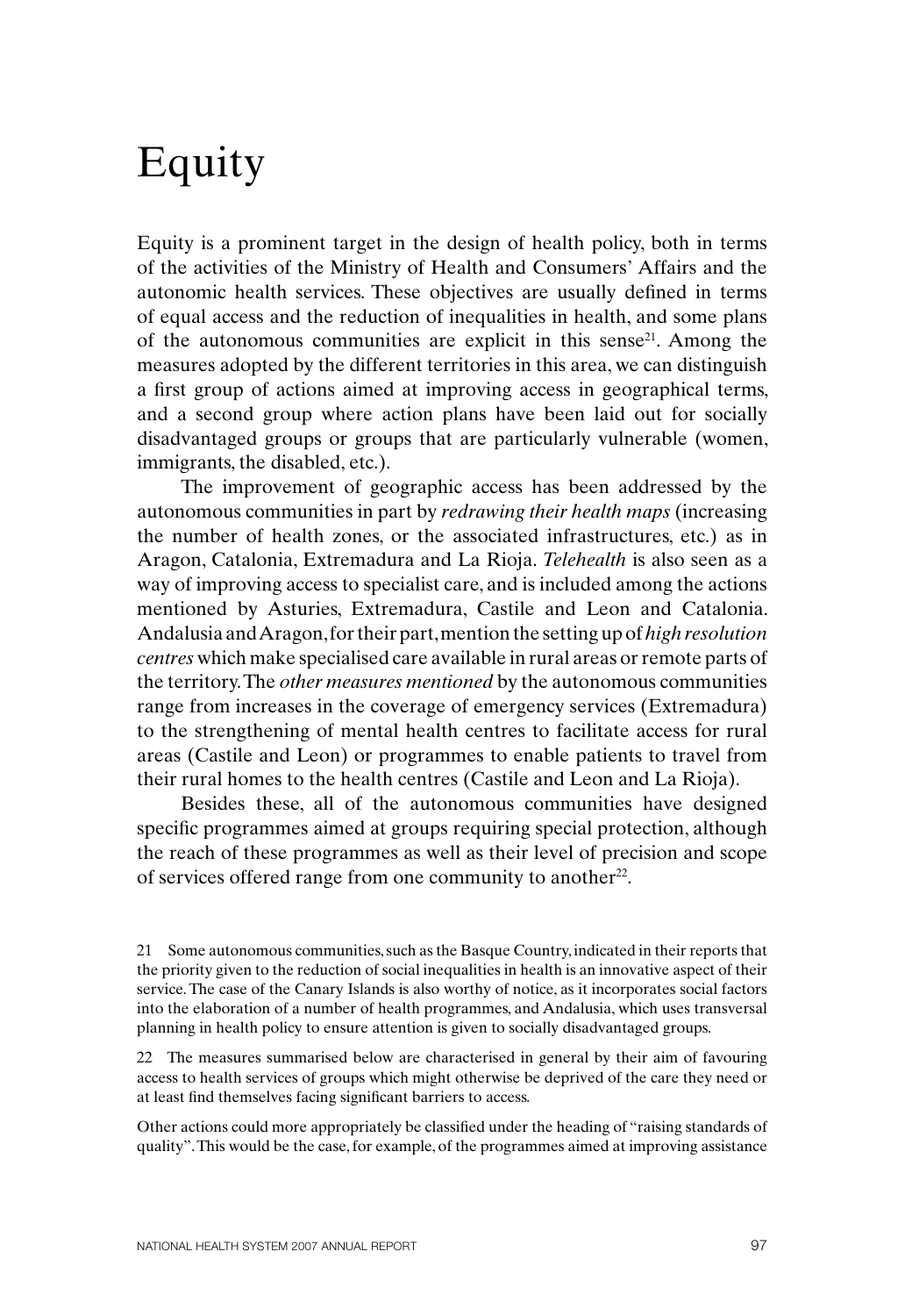The principal social group towards which these actions of the health services of the autonomous communities are aimed is that of *women.* There has been a notable increase in the tendency to take into account a gender viewpoint and studies of gender inequities when designing health plans, and also when surveying access to and use of health services<sup>23</sup>.

Practically all of the autonomous communities and cities have begun to implement protocols for health services in cases of gender-based violence, as well as preventive actions and other types of intervention, usually including training plans for professionals. In most cases, they are measures undertaken prior to 2007. The rapid expansion of this type of measure is undoubtedly due to the social importance the issue has acquired in recent years with the problem of violence against women. Besides this factor, the approval of the Common Protocol for a Healthcare Response to Gender Violence by the Interterritorial Board's Commission Against Gender Violence has boosted its adoption by a number of autonomous communities.

Some autonomous communities (Andalusia, Asturies, Castile and Leon) have also established specific programmes to support persons caring for dependent relatives<sup>24</sup> –in the case of Andalusia, there have also been training courses for carers of severely handicapped persons in obtaining access to health professionals. Finally, other communities mention the existence of comprehensive plans for women's health (Balearic Islands, Galicia, Murcia and Aragon).

The social phenomenon which has surely had the greatest impact in recent years –in the area of healthcare too– is that of *immigration.* This fact justifies the efforts made by the group of territories which make up the NHS in investing in the prevention of illnesses among immigrants, and in the improvement of their access to health services and the manner in which this is provided.

The legal measures adopted to ensure access to health services for foreigners without resources or individual health cards form part of the activities developed by the autonomous communities. This has been indicated by Andalusia, the Canary Islands, the Valencian Community or Extremadura, and in some cases they regulate the conditions of access by means of temporary health cards.

However, the regulation of the right to health services is the first essential step towards guaranteeing that immigrants receive the healthcare

at childbirth, which despite being included by some autonomous communities among their equity programmes, have not been included in this section.

<sup>23</sup> Catalonia has even included gender perspective in its procedure for buying services.

<sup>24</sup> Included in the group of measures aimed at women due to the elevated number of women in this group.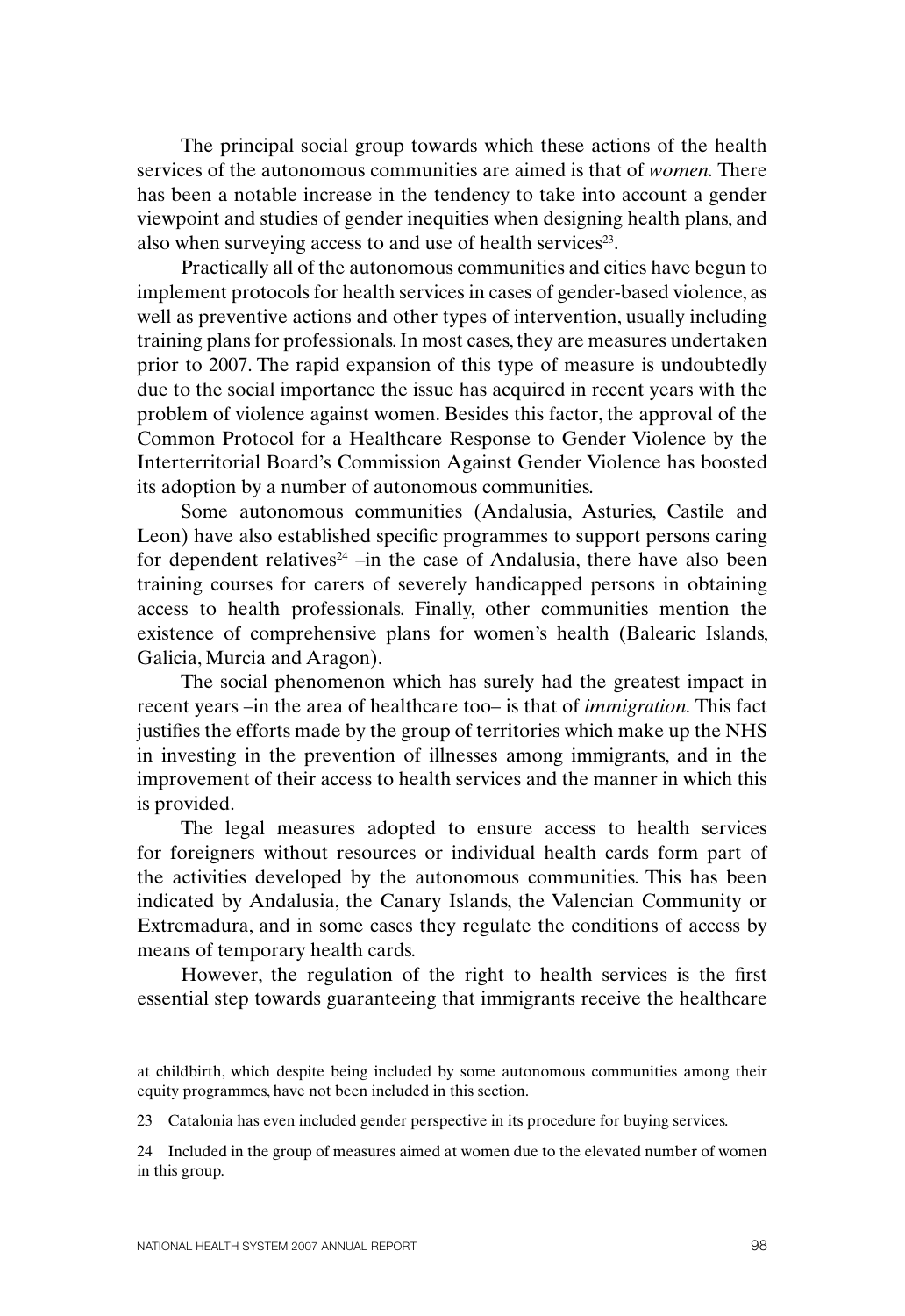they require when they are in situations of need. For this reason the health services of the communities have created other types of actions which have enabled this right to be made effective in the best possible conditions. There have been many initiatives aimed at easing the transmission of health information to immigrant groups through translation of documents of many kinds (as in Castile-La Mancha, Catalonia, La Rioja or Madrid. Castile and Leon published material specifically aimed at this group). There have also been measures to enable communication between the patients and health professionals, as in Andalusia where a system of pictograms has been introduced to replace spoken language, the Balearic and Canary Islands, Castile and Leon or La Rioja, communities which have introduced teletranslation, or simultaneous translation projects. The figure of intercultural mediator – a person who can offer information and preparation for health services –and training activities for health professionals in treating immigrants are among the most widespread measures adopted. Andalusia, Aragon, the Balearic Islands, Cantabria, Castile and Leon, Castile La Mancha, Catalonia, Madrid, Murcia and Navarre refer to actions of this type<sup>25</sup>.

A number of policies aimed at disease prevention have also included a specific element in consideration of immigrant groups. These policies of "training activities" help in ensuring access for differentiated groups and contribute to improving equity, as Murcia affirms in its report.

The advances in providing care for *disabled persons* have to an extent, been stimulated by the development of the *Promotion of personal autonomy and care for dependent persons Act* (Law 39/2006), so that independently of its degree of development in each community, it can be considered an element common to the whole NHS. There is, however, a variety in what the different health services describe as their principal actions: programmes aimed at patients with mental disorders (Asturies, Castile and Leon, Madrid and Murcia), the elderly (the Canary Islands, Ceuta and Melilla), or early intervention programmes for children (Andalusia, the Balearic Islands, Cantabria, Castile-La Mancha and Madrid), among others.

Besides the specific programmes for women in situations of inequity, the immigrant population and the disabled, the autonomous communities have mentioned other groups who are held to be especially vulnerable and which are the object of actions aimed at improving equal access to the best healthcare services possible. This is the case, for example, of *persons living in poverty or social exclusion* (Andalusia, the Canary Islands, Catalonia, Madrid or the Basque Country). Both Andalusia and Catalonia refer to

<sup>25</sup> The experience mentioned by Aragon is worth noting here. The Immigration Forum it set up was designed with the active participation of the immigrant population.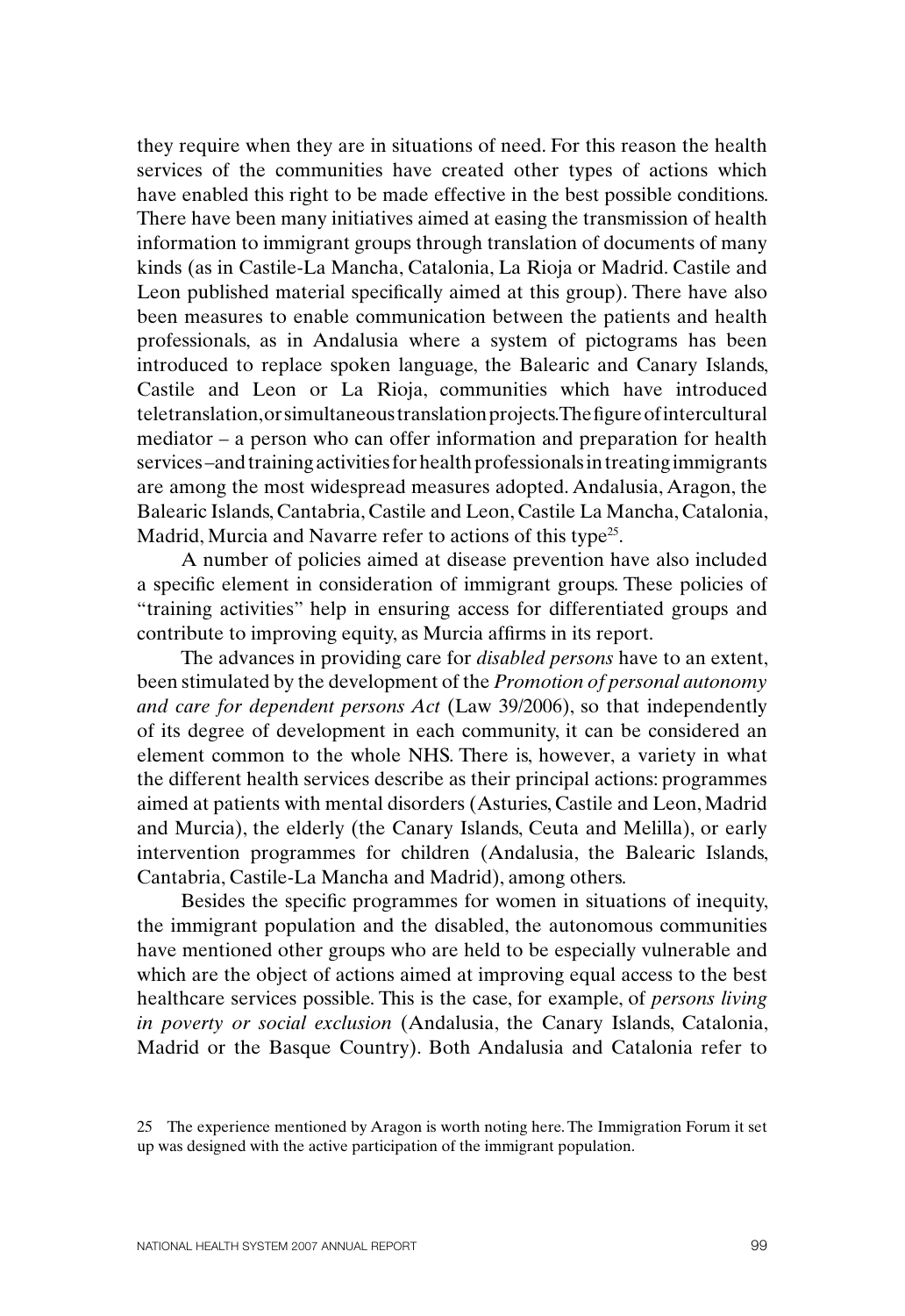actions developed in specific geographical areas where a special need for assistance has been noted (through reinforcement of health services in areas undergoing social transformation in Andalusia and the programme of Health in the Neighbourhood in Catalonia). The elderly have also been the target of special attention (especially with reference to problems of abuse, as Catalonia and La Rioja mention), as have children (as mentioned by the Balearic Islands<sup>26</sup>, Catalonia and Madrid). The importance of early intervention programmes for children should be noted, in the light of the fact that the health of the earliest years has a significant effect on the conditions of health for the rest of one's life.

Persons with *drug addictions* are another group which have been treated with special attention by some autonomous communities (among them Aragon and Galicia, which both have autonomic plans for drug addicts, as do Catalonia, Extremadura and Murcia). They have designed specific programmes for the prevention, diagnosis and treatment of drug addiction, the illnesses associated with drug consumption and also measures to enable easier access to treatments for the persons affected (as Asturies have emphasised). Andalusia and Madrid have both mentioned actions aimed at *persons engaging in prostitution.* Finally, Catalonia, La Rioja Navarre and the Basque Country also single out from among their action plans those which are aimed at encouraging health and the social inclusion of *gypsies*<sup>27</sup>.

If we consider that the population in the lower social categories do not have the means to resort to the private sector for diagnosis and/or treatment when there are delays in the public services, then the efforts made towards improved management of *waiting lists* are another formula for improving equity in access to medical treatment. Although a number of autonomous communities have regulated the waiting period for surgery or diagnosis prior to 2007, some of the territories have mentioned measures related with this issue this year (Andalusia and Castile-La Mancha, with the adaptation

27 The actions referred to in this section are not the only ones carried out by the autonomous communities, although they do contain the greater part of the efforts aimed at vulnerable groups. Among the remaining actions, we could single out as examples the improvement of the mechanisms of information on occupational health mentioned by Catalonia, or the support and subsidies granted to different NGOs and patients' groups mentioned by a number of communities.

<sup>26</sup> In the Balearic Islands the dental health service for children between 6 and 15 should be noted. Other autonomous communities also provide these services, although because they are more consolidated, they are not indicated as notable measures in their respective reports (as in the Basque Country). If we take into account the social and economic differences observed in dental care between those authorities that cover this service and those that don't, its inclusion in the charter of publicly financed services should be considered a notable measure in the improvement of equity.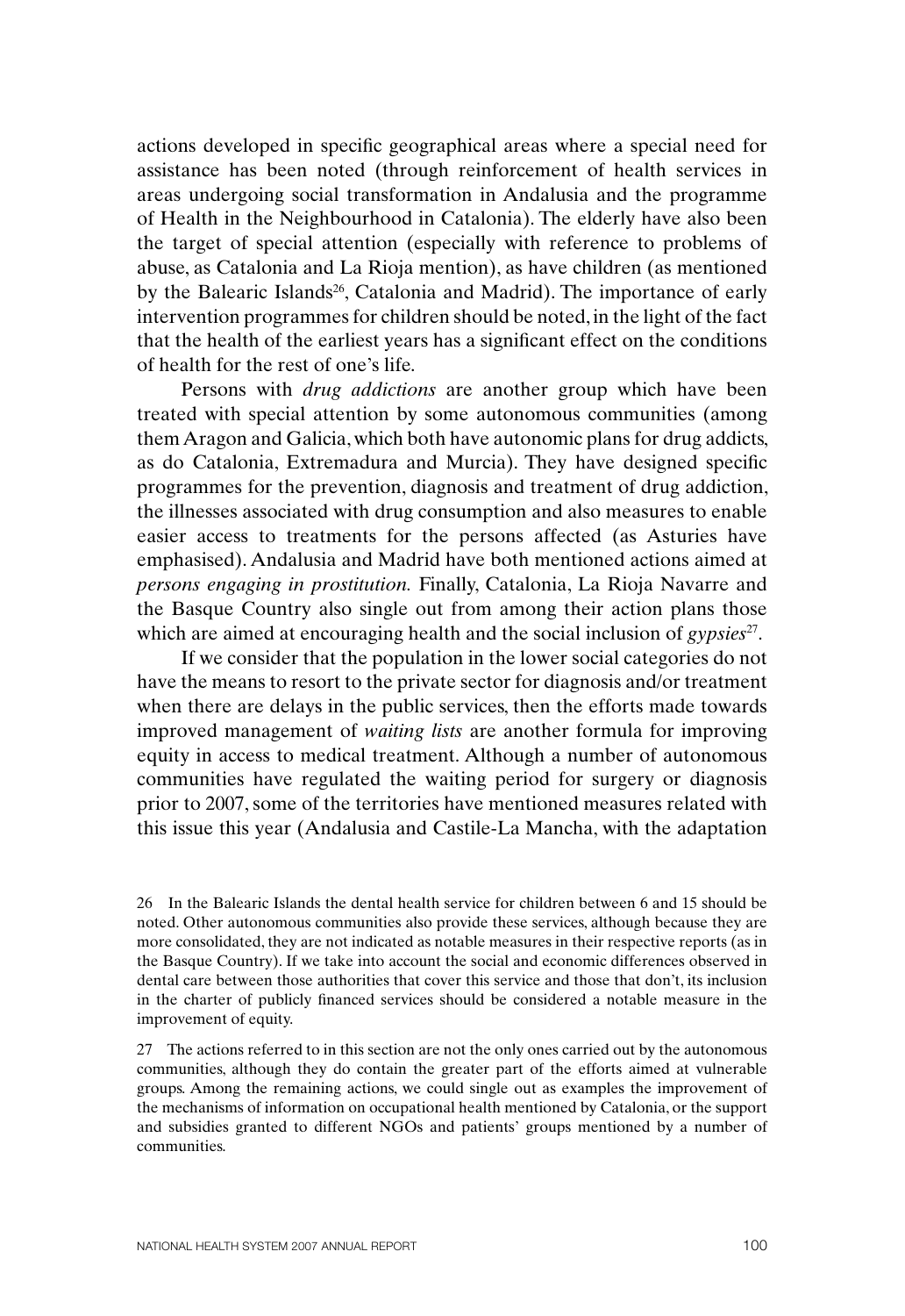and establishment of new time periods. The Balearic and Canary Islands, with the setting up and development, respectively, of the instruments required to manage their waiting lists. Madrid and Castile and Leon with the maintenance of their plans to reduce times, and Ceuta and Melilla with the adaptation of their information systems).

Many of the actions mentioned in this section correspond to the development of measures designed prior to 2007. Even so, it is worth mentioning that seven autonomous communities<sup>28</sup> include one or several of the actions in the area of equity among their *innovative experiences* this year. This should be viewed positively, as an indicator of the interest that the issue arouses, and the efforts that have been made in designing policies that are constantly more effective.

Although equity has always figured as one of the defining principles of the National health System, it is true to say that the end of the process of decentralization of health services has intensified the drive towards equity and cohesion of the NHS from a territorial or geographical point of view. However, the information obtained from the reports submitted by the different autonomous communities does not allow for an easy evaluation of the situation or any changes made. In any case, some indicators point towards a convergence of the different community health services, whether in the design of actions aimed at reducing inequities in health and improving access to health services for vulnerable or underprivileged sectors of society, whether by extending the infrastructure or increasing the spending per capita.

In previous reports of the Observatory on the National Health System, this tendency towards the reduction in the number of patients moved between autonomous communities has been taken as an indicator that the provision of infrastructures has become more balanced, a tendency that has continued in the following years as indicated by the statistics presented in table 3829.

As regards *public health expenditure* per person covered, as defined in the workgroup paper created after the first Presidents' Conference<sup>30</sup>, the coefficient of variation also shows a general tendency towards greater standardisation in expenditure compared with previous years, prior to the

<sup>28</sup> Andalusia, Aragon, the Canary Islands, Madrid, Murcia, Navarre and the Basque Country.

<sup>29</sup> It refers to the total number of patients whose hospital admission has taken place in one of the autonomous communities different from their place of residence.

<sup>30</sup> To calculate the equivalent population covered, we should weigh each of the seven age groups previously defined by their relative expenditure based on the operational classification of health expenditure.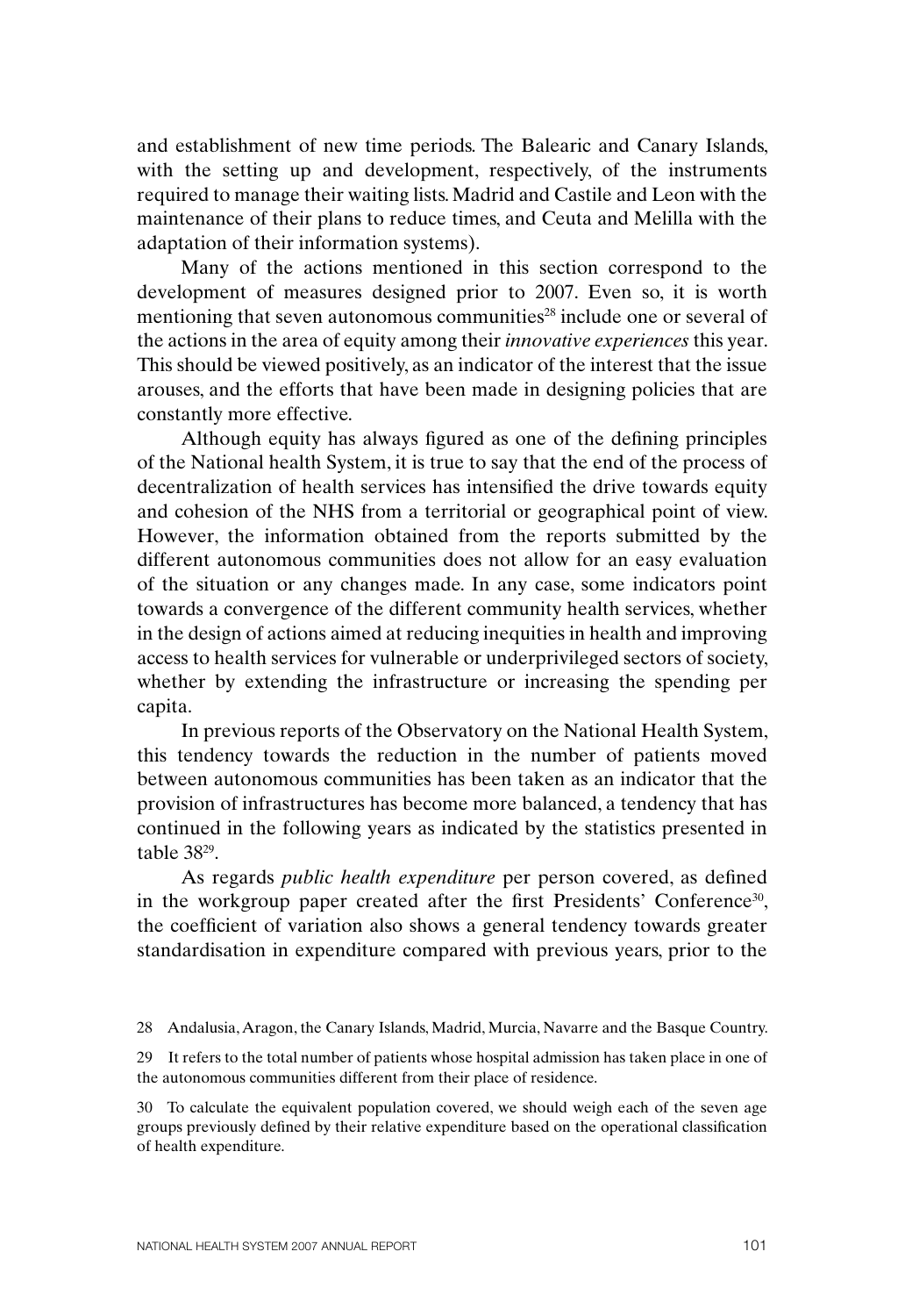transfer of responsibilities, a figure which is greatly accentuated when one removes the data for Ceuta and Melilla from the analysis (table 39).

## TABLE 38. **Evolution of the movement of patients between autonomous communities, 2001-2005**

|                                                        | 2001   | 2002   | 2003   | 2004   | 2005   |
|--------------------------------------------------------|--------|--------|--------|--------|--------|
| Movement of patients between<br>autonomous communities | 60.449 | 61.207 | 60.581 | 58.746 | 58.556 |

From the Second Report of the Working Group on the Analysis of Health Spending (2007).

## TABLE 39. **Evolution of the coefficient of variation (CV) in expenditure per person covered equivalent (%), 1999-2005**

|             | 1999  | 2000  | 2001  | 2002  | 2003  | 2004  | 2005  |
|-------------|-------|-------|-------|-------|-------|-------|-------|
| <b>CV</b>   | 15.56 | 13.16 | 12.51 | 10.98 | 10.69 | 12.02 | 12.75 |
| <b>CV17</b> | 8.92  | 8.76  | 7.71  | 6.94  | 7.02  | 7.20  | 6.83  |

The first coefficient of variation includes the autonomous cities of Ceuta and Melilla in the calculation while the second considers only the 17 autonomous communities. Created from data in the Second Report of the Working Group on the Analysis of Health Spending (2007).

Despite the distance covered, there is still a long way to go as regards, for example, inequities in health. It is well-known that there is a significant correlation between social class and health, which has not declined in the last few decades despite the improvements in education and the distribution of wealth. In any case, the improvement in health and social and economic conditions for the majority of the population has been an important social achievement although it has not led to the reduction in social inequities in health that were hoped for<sup>31</sup>. As regards the inequities between men and women, there has been a convergence in some aspects related with lifestyles in recent years, but some basic indicators, such as the perception of one's health, indicate that these differences have not changed, as Catalonia affirms

<sup>31</sup> Regidor E. Desigualdades socioeconómicas en la exposición al riesgo y en salud (Social and economic inequalities in the exposure to risk and in health). In: Rodríguez M, Urbanos R. Desigualdades sociales en salud: factores determinantes y elementos para la acción (Social inequities in health: Decisive factors and elements for action). Amsterdam: Elsevier, 2008; 11-40.